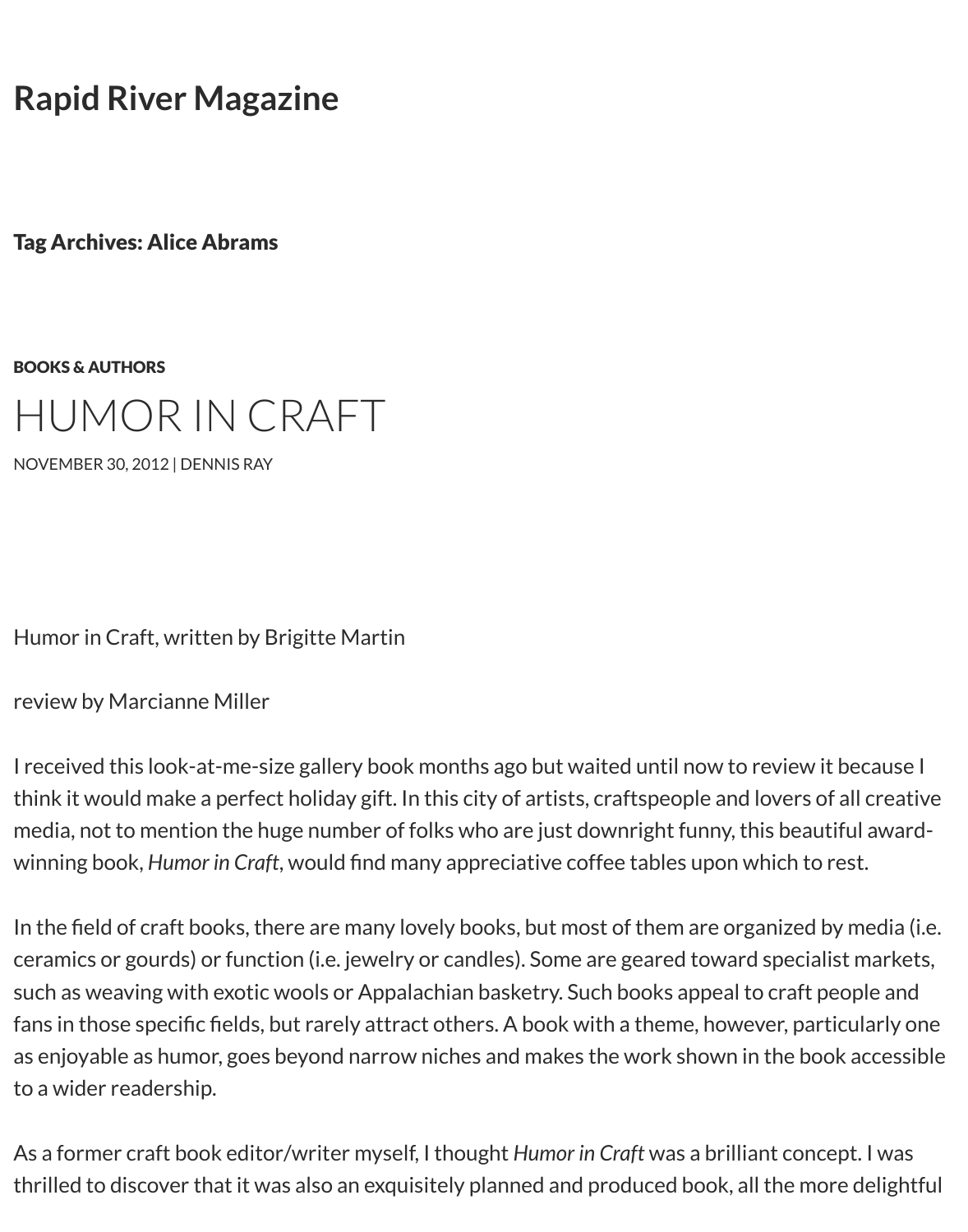because it's the debut book of a new writer.

Brigitte Martin is a jewelry maker and gallery owner in Pittsburgh, PA and the creator and editor of *crafthaus*, a social network for professional craft artists world wide. Her author photo at the beginning of the book immediately sets the tone for the whole volume. She's lounging imperiously on a found chair, renovated with red fabric and bottle caps (*Pharoah's Chair*, by the artist Mr. Imagination, 2003). She has a hilarious regal look on her face. "Yes, I'm totally ludicrous," she seems to say. "We're serious artists but we don't have to take ourselves seriously. Lighten up, everybody! "It was an invitation I couldn't resist.

My favorite image in the book is the goofy mug on the cover. It makes me laugh just to imagine drinking my coffee every morning from it. "Part of what I love about being an artist," says Houston artist Joseph Kishell, "is using my art to entertain people."

Craft artists like to play with words as well as images. I didn't really get the humor of of the clay donut piece until I saw the title, *Balanced Diet*, and then I laughed out loud—someone discovered my favorite diet—the same number of donuts on alternate days. "Sometimes we take food a little too seriously, says Missouri-born ceramicist, Alice Abrams.

I love wearing my craft purchases, especially if they're humorous. San Francisco recycling artist, Emiko Oye, made her fit-for-a- princess "ceremonial jewels" neckpiece from Lego pieces. She calls it a 21st century take on Lalique's *Necklace with Insect Women and Black Swans*.

How much fun it would be to walk into a room wearing an announcement of what my mood was. "I challenge the viewer to look at the world with a grin," says Seattle jewelry maker, Lori Bugaj. "It is my goal to have my work bring a smile to your face."

*Humor in Craft* contains the work of 200+ craft artists, mostly Americans, but a few from Europe and Asia as well. The media are traditional, non-traditional, new, and recycled. The humor is in-your face, or subtle. It runs the gamut from child-like to sophisticated, R-rated, to political, an incredible range of humor that was an amazing feat to collect in one volume. Every page of this book is a treat.

**Bottom-line:** A terrific gift for any craft person or art lover.

Purchase *Humor in Craft* online at www.humorincraft.com. For more information on author Brigitte Martin, visit www.crafthouse.ning.com.

*Humor in Craft,* written by Brigitte Martin; Schiffer Publishing, Ltd. 2012; hardback; 256, pp. \$50.